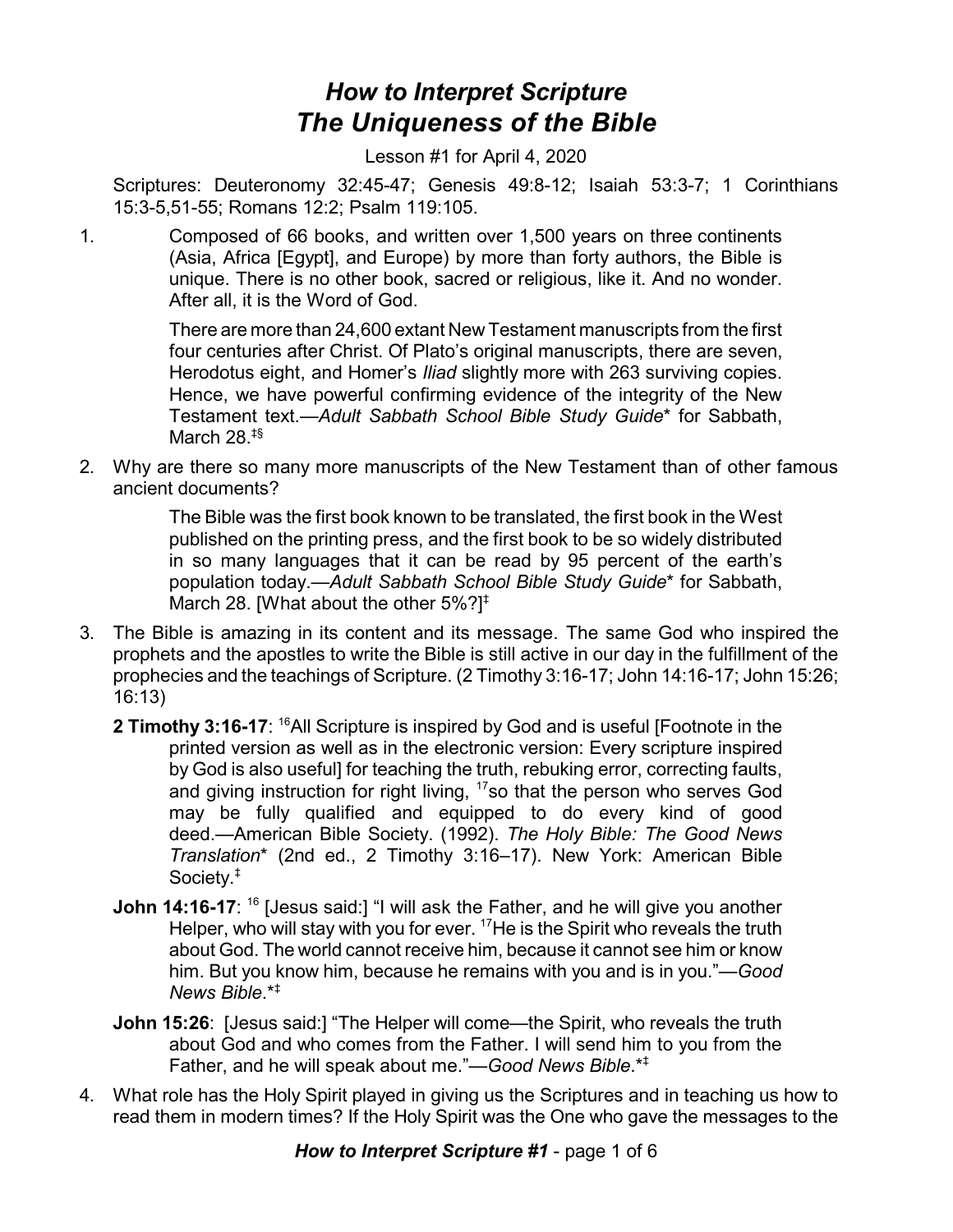prophets thousands of years ago, wouldn't He be the best One to interpret the Bible to our minds today? The inspiration of Scripture is the most important thing the Holy Spirit has done.

- 5. ReadDeuteronomy31:30-32:43. This lengthypassage includes some of the verylast words that Moses spoke to the people of Israel. Many of the principles that we need to learn even today are included in these words. It even speaks about *God's anger*, and it sounds initially like God was going to zap His people. But, then we discover in Deuteronomy 32:30 (*GNB*\*) these words: "The LORD, their God, had abandoned them; their mighty God had given them up." These are exactly the words used about Christ's crucifixion in Romans 4:25 and what Jesus Himself said while on the cross as recorded in Matthew 27:46! Imagine finding this description of *God's anger* so far back in biblical history!
- 6. No wonder Moses felt compelled to make the strong recommendation to the people found in Deuteronomy 32:45-47 (*GNB*):
	- **Deuteronomy 32:45-47:** <sup>45</sup> When Moses had finished giving God's teachings to the people, 46 he said, **"Make sure you obey all these commands that I have given you today. Repeat them to your children, so that they may faithfullyobeyall God's teachings.** <sup>47</sup>These teachings are not emptywords; they are your very life. Obey them and you will live long in that land across the Jordan that you are about to occupy."—*Good News Bible*.\*†
- 7. By reviewing constantly the history of God's actions with His people on this earth, it will bring us under the power of the Holy Spirit and ever closer to Him. And we know that at the end of time, a group of people who are totally committed to God and keeping His Word faithfully will stand through the final events on this earth leading to the second coming.

**Revelation 14:12**: This calls for endurance on the part of God's people, those who obey God's commandments and are faithful to Jesus.—*Good News Bible*.\*

- 8. In John 1 we read the sad story that Jesus came from heaven to reach His own family, His people on this earth, and they rejected Him. He became a Human Being, and they still would not listen to Him. Jesus came the first time, and He will come back again; these comings are the focus of all of Scripture. So, why is the life, death, and resurrection of Jesus such an important part of our hopes for the future?
- 9. The Bible has come to us from a variety of authors written in a variety of places by people under a huge variety of circumstances. Some messages were given to young people like Samuel, David, Daniel, etc.; others to very elderly, John and Daniel. Some people were slaves; others were rulers. Some were ordinary laborers; others were kings! Think of the stories of Jeremiah, Amos, Daniel, Jesus, and John.
- 10. So, why do you think God chose such a diverse group of people over such a long period of time to write His book for Him? Do we recognize it as a letter from God to us, even in our day? Many of the Bible writers were first-hand witnesses of the events that they reported. Others gathered their information by careful research among those who were first-hand observers. (Luke 1:1-3)

God has been pleased to communicate His truth to the world by human agencies, and He Himself, by His HolySpirit, qualified men and enabled them to do His work. **He guided the mind in the selection of what to speak and what to write. The treasure was entrusted to earthen vessels, yet it is, none the less, from Heaven.**—Ellen G. White, *The Great Controversy*\* vi.3 (Introduction); *Selected Messages*,\* Book 1, 26. †

*How to Interpret Scripture #1* - page 2 of 6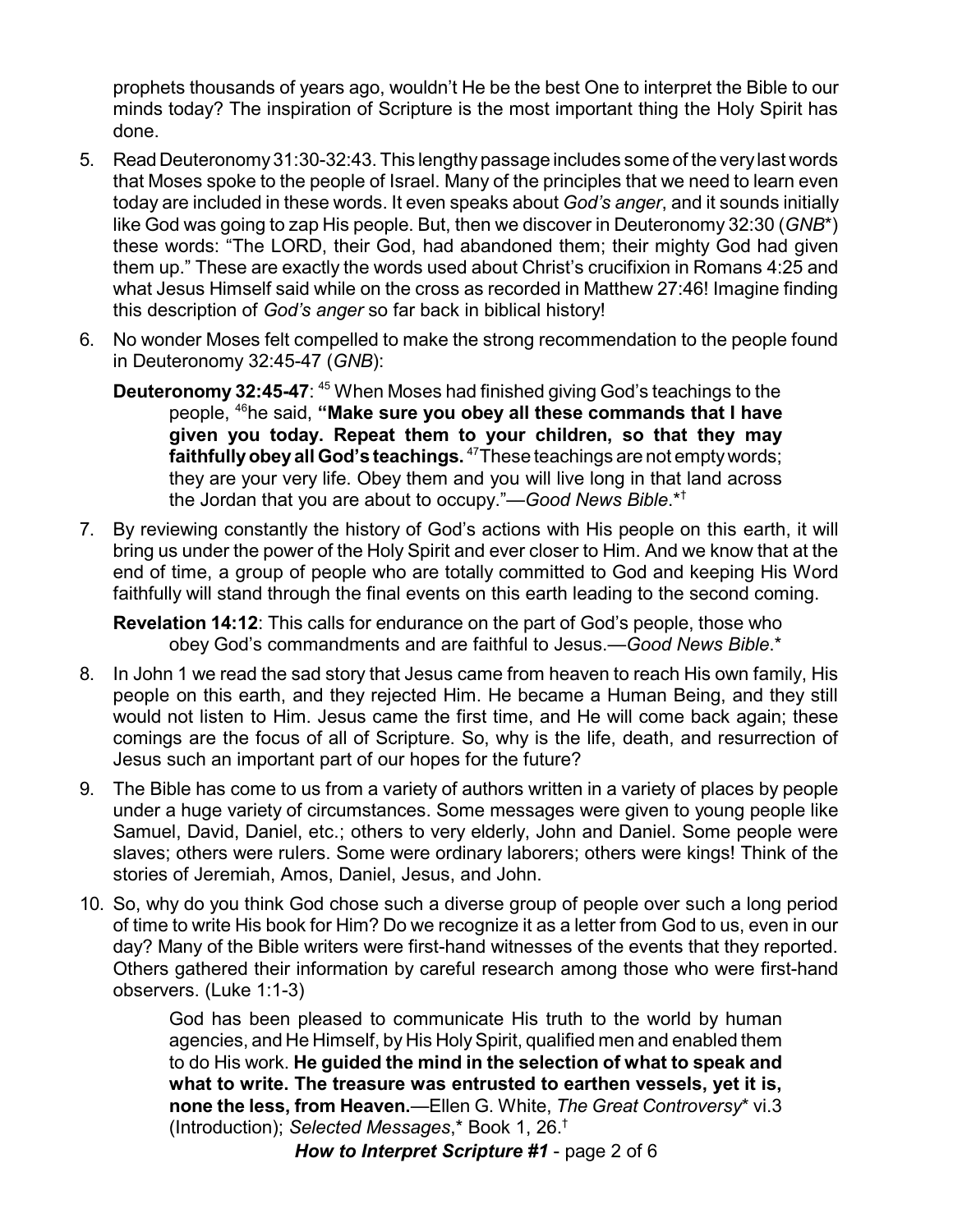- 11. One of the things that makes the Bible unique is the fact that a single author, God Himself, inspired different people under different circumstances over such an incredible period of time to write a single message! No one else could have done it that way.
- 12. One of the unique features of the Bible is the fact that up to 30% of its content is in the form of prophecy or prophetic literature. (See Amos 3:7; Genesis 49:8-12.)

**Amos 3:7**: The Sovereign LORD never does anything without revealing his plan to his servants, the prophets.—*Good News Bible*.\*

- 13. There are many prophecies about the coming of Jesus, His life, and His death found in the Old Testament. One of the most obvious is found in Isaiah 53. Why does it say in Isaiah 53:4: "All the while we **thought** that his suffering was punishment sent by God" (*GNB*\* † )? In what sense did Jesus suffer because of the evil we have done?
- 14. The birth of Jesus was predicted in Micah 5:2. The beginning of His ministry was predicted in Daniel 9:24-27 as was His death three and one-half years later. His coming to Jerusalem in the form of a King riding humbly on a donkey, the colt of a donkey, was prophesied in Zechariah 9:9. There are at least 65 direct messianic prophecies in the Old Testament. If we add all of the "types" looking forward to the Messiah, then there are many more prophecies. We are even told that "the scepter shall not depart from Judah"; (Genesis 49:10) but, the fact that there are so many prophecies about Jesus in the Old Testament is mirrored by the fact that Jesus Himself often pointed out that the events of His life were the fulfillment of prophecies. (See Luke 9:21-22; Matthew 17:22-23; 24:1-2; John 14:1-3.)
- 15. Of course, **in reviewing all these prophecies and their fulfillments, we need to think about why Jesus had to die. This is the most important question in the Bible.** The purpose of the life and death of Jesus was not just to pay some price that God demanded before He would save sinners! **Jesus came and lived and died to demonstrate the truth to us and the whole universe about God Himself. In order to do this, He had to directly refute through His life and His teachings the many misrepresentations and lies from Satan.**

The Bible is unique when compared to other "holy" books because it is constituted in history. This means that **the Bible is not merely the philosophical thoughts of a human being (like Confucius or Buddha), but it records God's acts in history as they progress toward a specific goal. In the case of the Bible, those goals are (1) the promise of a Messiah and (2) the second coming of Jesus. This progression is unique to the Judeo-Christian faith, in contrast to the cyclical view of many other world religions from ancient Egypt to modern Eastern religions.**—*Adult Sabbath School Bible Study Guide*\* for Wednesday, April  $1<sup>†</sup>$ 

- 16. One of the most amazing things about the resurrection of Jesus is that we are promised that if we are faithful, we can experience that same thing ourselves! (See 1 Corinthians 15:3-5,51-55; Romans 8:11; 1 Thessalonians 4:14.)
- 17. Not only did the life and death of Jesus fulfill prophecy from the Old Testament but also the New Testament provides multiple eyewitness accounts of those events. Some of the same people who saw Him die also saw Him after He arose.
- 18. Paul took up this theme and made it very clear that if what we believe about the resurrection of Jesus Christ is not true, then our hopes are in vain and we are believing a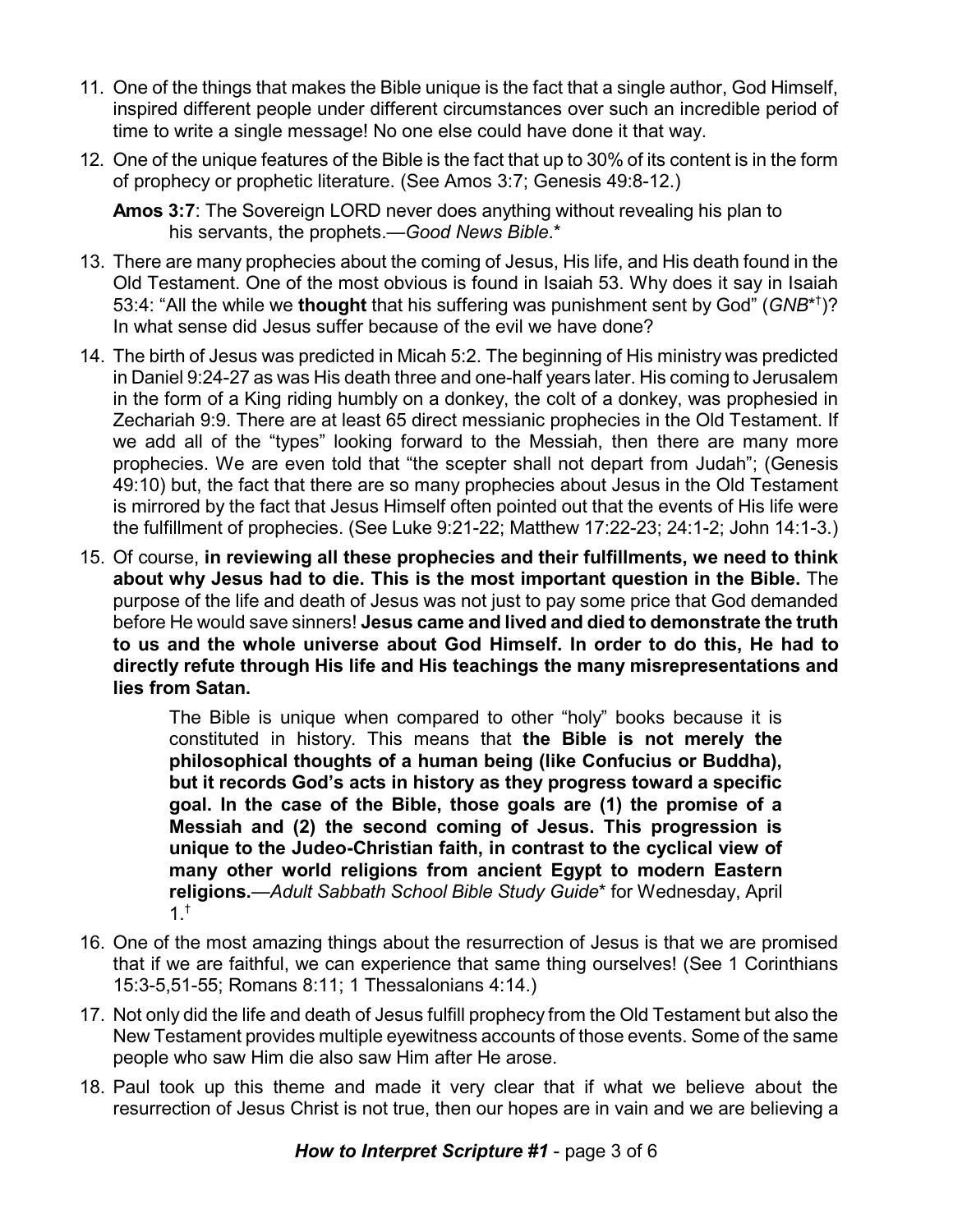lie. (1 Corinthians 15)

- 19. Think about the people who saw Jesus die on the cross, and then, two days later saw Him alive! How do you suppose the two Marys, Mary Magdalene and Mary the mother of Jesus, felt when they first realized that Jesus was indeed alive? (Luke 24:34) Was God hiding?
- 20. **The fact that Jesus rose from the dead and appeared as a Human Being to the disciples on several occasions is proof that God has the ability to raise us even if we sleep in the grave.** If we did not have this promise, we would be no better than the atheists who believe they will die and stay dead forever.
- 21. There are several occasions recorded in the Bible when the teachings of the Scriptures had been lost sight of for some period of time, and then, when rediscovered led to a genuine reformation. Read 2 Kings 22:3-20. When Josiah, the young king, was shown the scroll that was found in the temple and portions of it were read to him, he tore his clothes because he recognized how far God's people had fallen from His plan for them. Josiah then pursued a campaign to destroy all the pagan worship places where the Baals and the other pagan gods were worshiped throughout the land. They began by cleaning up the temple itself. What an incredible response to the reading of the Bible! What do you think would happen if a portion of Scripture were read aloud on a downtown street in a major city in our world today? Would anyone even pay attention?
- 22. One of the most amazing proofs of the uniqueness of the Bible is its ability to transform lives even in our day.
	- **John 16:13**: <sup>13</sup> [Jesus said:] "When, however, the Spirit comes, who reveals the truth about God, he will lead you into all the truth. He will not speak on his own authority, but he will speak of what he hears, and will tell you of things to come."—*Good News Bible*.\*‡
	- **Romans 12:2**: Do not conform yourselves to the standards of this world, but let God transform you inwardly by a complete change of your mind. Then you will be able to know the will of God—what is good and is pleasing to him and is perfect.—*Good News Bible*.\*
- 23. In order to be effective, the Bible must be read and understood individually by each one of us. It is not enough to accept the teachings of some spiritual leader, no matter how gifted that person may seem to be. What does it take to bring this about?
- 24. Terrible times are ahead of us.

**The last great delusion is soon to open before us. Antichrist is to perform his marvelous works in our sight. So closelywill the counterfeit resemble the true that it will be impossible to distinguish between them except by the Holy Scriptures. By their testimony every statement and every miracle must be tested.**—Ellen G. White, *The Great Controversy*\* 593.1. †

**None but those who have fortified the mind with the truths of the Bible will stand through the last great [594] conflict.** To every soul will come the searching test: Shall I obey God rather than men? The decisive hour is even now at hand. Are our feet planted on the rock of God's immutable word? Are we prepared to stand firm in defense of the commandments of God and the faith of Jesus?—*The Great Controversy*\* 593.2-594.0. †

25. And what should be our response?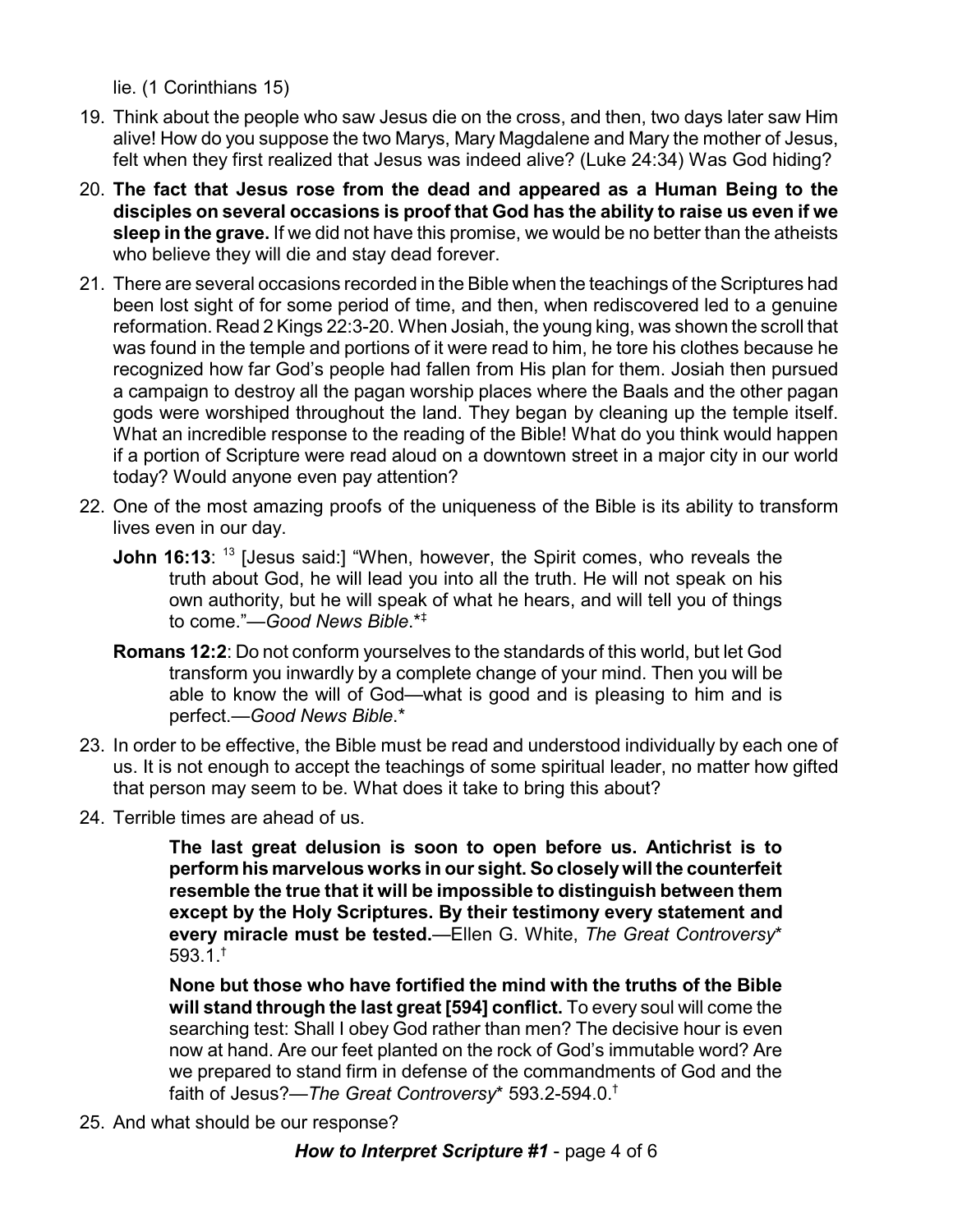It is the first and highest duty of every rational being to learn from the Scriptures what is truth, and then to walk in the light and encourage others to follow his example. We should day by day study the Bible diligently, weighing every thought and comparing scripture with scripture. With divine help we are to form our opinions for ourselves as we are to answer for ourselves before God.—*The Great Controversy*\* 598.2.

26. So, what does God have in mind for us?

He came to the world to display the glory of God, that man might be uplifted by its restoring power. God was manifested in Him that He might be manifested in them. **Jesus revealed no qualities, and exercised no powers, that men may not have through faith in Him. His perfect humanity is that which all His followers may possess, if they will be in subjection to God as He was.**—Ellen G. White, *The Desire of Ages*\* 664.4. † [Could we perform miracles? Every day of Jesus's public ministry and perhaps every day of most of His life was planned with the Father. $]$ <sup> $\ddagger$ </sup>

**All true obedience comes from the heart. It was heart work with Christ. And if we consent, He will so identify Himself with our thoughts and aims, so blend our hearts and minds into conformity to His will, that when obeying Him we shall be but carrying out our own impulses. The will, refined and sanctified, will find its highest delight in doing His service. When we know God as it is our privilege to know Him, our life will be a life of continual obedience. Through an appreciation of the character of Christ, through communion with God, sin will become hateful to us.**—*The Desire of Ages*\* 668.3. † [Could this actually happen?] ‡

**Sin could be resisted and overcome only through the mighty agency of the Third Person of the Godhead, who would come with no modified energy, but in the fullness of divine power.** It is the Spirit that makes effectual what has been wrought out by the world's Redeemer. It is by the Spirit that the heart is made pure. Through the Spirit the believer becomes a partaker of the divine nature. **Christ has given His Spirit as a divine power to overcome all hereditary and cultivated tendencies to evil, and to impress His own character upon His church.**—*The Desire of Ages*\*  $671.2.^{\dagger}$ 

**The very image of God is to be reproduced in humanity. The honor of God, the honor of Christ, is involved in the perfection of the character of His people.**—*The Desire of Ages*\* 671.3. †

- 27. So, why do you think so many people have been willing to live their lives, even to die a martyr's death, because of what they have learned from the Bible? Will we stand faithful for the truth and even be willing to die, if necessary, for what we have come to understand from Scripture? (See Philippians 2:5-11.)
- 28. **One of the most compelling reasons for believing the Scripture is God's ability to create out of nothing and, thus, His ability to re-create us when the time comes.** He also has the ability to predict the future far in advance. These two arguments are spelled out in some detail in Isaiah 40-55.
- 29. If, in fact, we believe that the life and death of Jesus are the high points of Scripture, are we able to spell out in clear and distinct lines why Jesus had to die?

*How to Interpret Scripture #1* - page 5 of 6